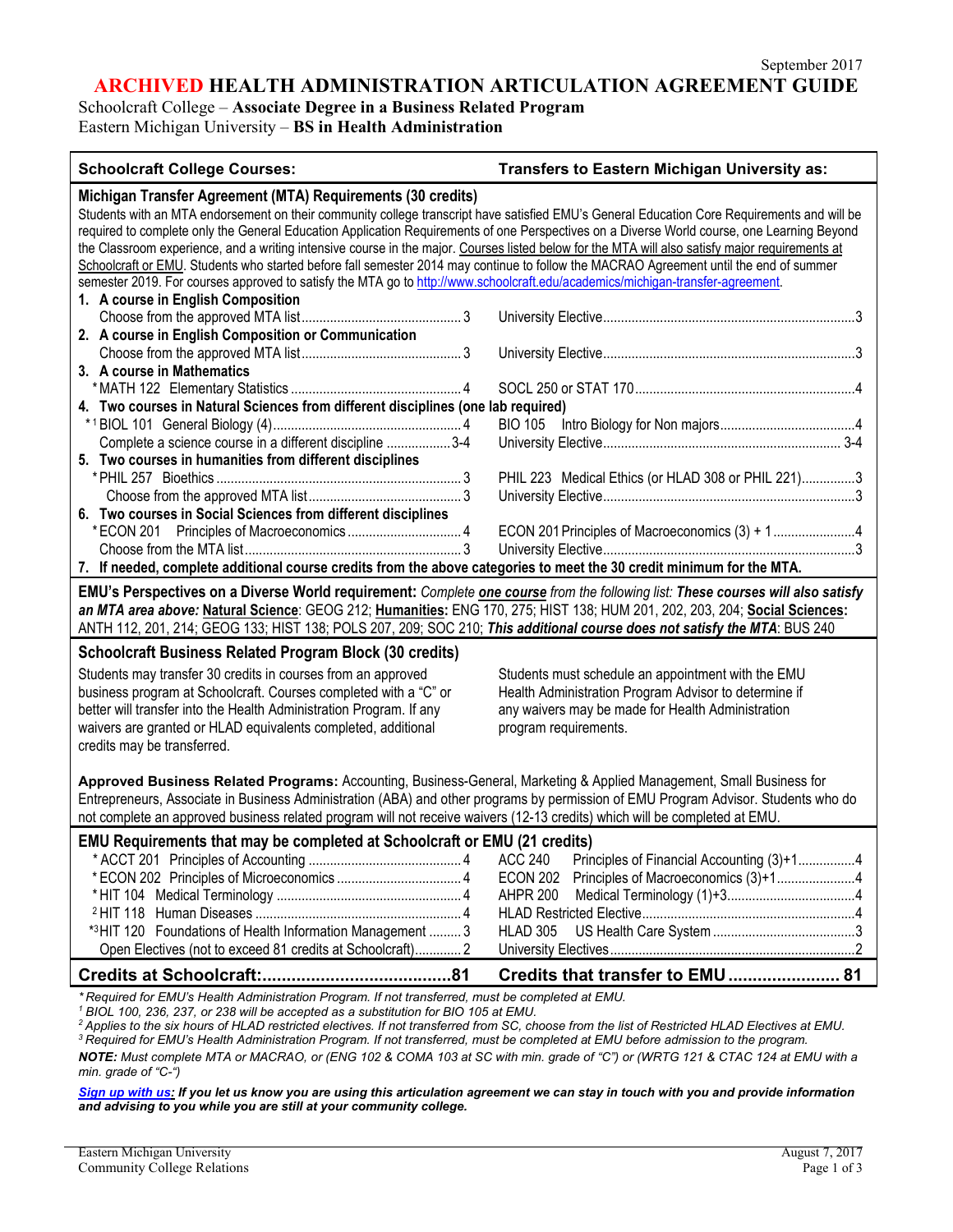# **ARCHIVED HEALTH ADMINISTRATION ARTICULATION AGREEMENT GUIDE**

Schoolcraft College – **Associate Degree in a Business Related Program** Eastern Michigan University – **BS in Health Administration**

| Completion of the Health Administration Program at EMU            |                                                                                                                    |
|-------------------------------------------------------------------|--------------------------------------------------------------------------------------------------------------------|
| <b>Program Admission Requirements:</b>                            | Suggested Sequences for completing the program:                                                                    |
| 1. Completed a minimum of 45 hours of undergraduate               | <b>Fall Start</b><br>(12 credits)                                                                                  |
| coursework at an accredited institution of higher learning with a |                                                                                                                    |
| minimum cumulative grade point average of 2.5.                    | HLAD 310<br>F, W, S (pre-requisite: HLAD 305) 3                                                                    |
| 2. Completed the MTA or MACRAO agreement (or WRTG 121             | F, W, S or (HLAD 312 W pre-req: HLAD 305) 3<br><b>MGMT 384</b>                                                     |
| and CTAC 124 with a minimum grade of a "C-"at EMU or              | <b>ECON 436</b>                                                                                                    |
| minimum grade of "C" at the community college.                    | Winter<br>(13 credits)                                                                                             |
| 3. Students who do not have the minimum GPA to be admitted        | HLAD 311                                                                                                           |
| into the major may petition the program director in writing to    | F, W (pre-requisites: HLAD 307 & 310) 3<br>HLAD 416                                                                |
| request probationary admission to the major. Applications are     | F, W (pre-requisites: HLAD 307 & 310) 4<br>HLAD 419                                                                |
| considered on a case-by-case basis.                               | F, W (pre-requisites: HLAD 307 & 310 & ACC 240) 3<br>HLAD 418                                                      |
| (43 credits)<br><b>Major Requirements</b>                         | <b>Summer</b><br>$(6 \text{ credits})$                                                                             |
| <b>Health Administration Required Courses</b>                     | W,S (pre-requisite: college algebra)3<br><b>HLAD 315</b>                                                           |
| HLAD 307W Comm Effectiveness in Health Admin 3                    | F,S (pre-requisites: HLAD 307 & 310) 3<br>HLAD 420                                                                 |
| HLAD 310<br>Administration of Health Care Organizations  3        | Fall<br>(12 credits)                                                                                               |
| <b>HLAD 311</b>                                                   | HLAD 425<br>F, W (pre-reqs: HLAD 307, 310 & 420)3                                                                  |
| Health Personnel Mgmt & Dev<br><b>HLAD 312</b>                    | HLAD 488L4 Internship (pre-requisite: HLAD 310 & permission)6                                                      |
|                                                                   |                                                                                                                    |
| <b>HLAD 315</b><br>Data Analysis for the Health Sciences 3        |                                                                                                                    |
| HLAD 416                                                          | <b>Winter Start</b><br>(12 credits)                                                                                |
| Principles of Healthcare Finance  3<br>HLAD 418                   |                                                                                                                    |
| HLAD 419<br>Legal & Regulatory Issues in Health Care  4           | <b>HLAD 310</b>                                                                                                    |
| HLAD 420<br>Health Insurance and Reimbursement 3                  | W (pre-req: HLAD 305) or (MGMT 384 F, W, S)3<br>HLAD 312                                                           |
| <b>HLAD 425</b><br>Decision Making for Health Administrators  3   | <b>ECON 436</b>                                                                                                    |
|                                                                   | <b>Summer</b><br>(6 credits)                                                                                       |
|                                                                   | HLAD 311                                                                                                           |
| Restricted Elective (one course from below)  3                    | HLAD 315<br>W,S (pre-requisites: college algebra)3                                                                 |
| <b>HLAD 250</b><br>Introduction to Public Health (3)              | Fall<br>(13 credits)                                                                                               |
| <b>HLAD 313</b><br>Health Care Quality (3)                        | F, W (pre-requisites: HLAD 307 & 310) 3<br>HLAD 416                                                                |
| HLAD 401<br>Legal Issues in Health Care (3)                       | F, W (pre-requisites: HLAD 307 & 310) 4<br>HLAD 419                                                                |
| HLAD 402<br>Health Policy (3)                                     | F,S (pre-requisites: HLAD 307 & 310) 3<br>HLAD 420                                                                 |
| Intro to Healthcare Informatics (3)<br>HLAD 476                   |                                                                                                                    |
|                                                                   | (12 credits)<br>Winter                                                                                             |
| Consult the program coordinator to determine if any courses       | F, W (pre-requisites: HLAD 307 & 310 & ACC 240) 3<br>HLAD 418<br>F, W (pre-reqs: HLAD 307, 310 & 420)3<br>HLAD 425 |
| may be waived from above.                                         | HLAD 488L4 Internship (pre-requisite: HLAD 310 & permission)6                                                      |
|                                                                   |                                                                                                                    |
|                                                                   |                                                                                                                    |
|                                                                   |                                                                                                                    |
|                                                                   |                                                                                                                    |
|                                                                   |                                                                                                                    |

*<sup>1</sup> Satisfies EMU's "Learning Beyond the Classroom" requirement.*

*\*If sufficient course credits are not transferred, additional courses must be completed at EMU to satisfy the minimum of 124 credit hours required to graduate.*